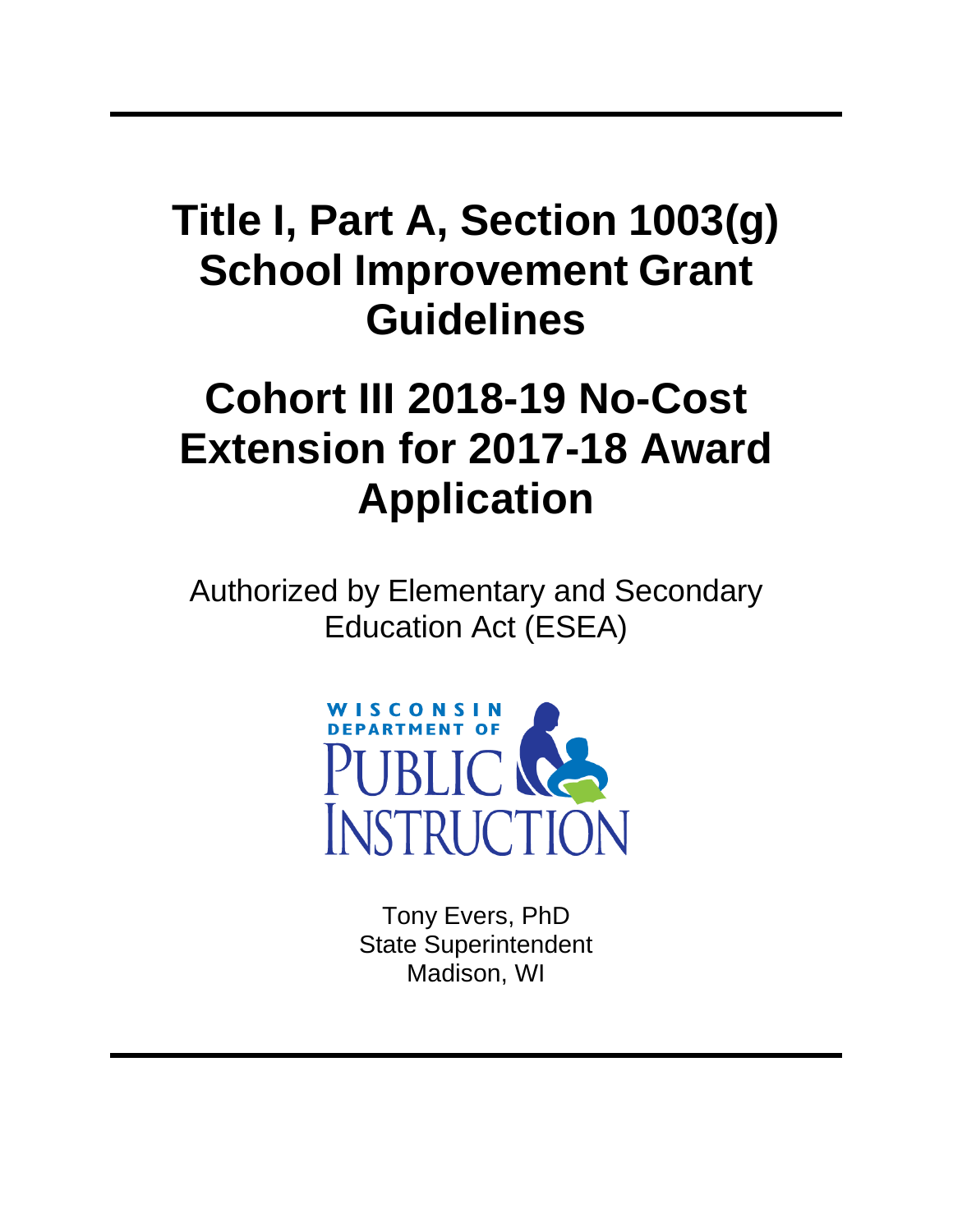Please direct questions to:

<u>[keith.stewart@dpi.wi.gov](mailto:keith.stewart@dpi.wi.gov)</u> Keith Stewart Education Consultant Title I and School Support Team Division for Student and School Success Wisconsin Department of Public Instruction 125 South Webster Street, P.O. Box 7841 Madison, WI 53707-7841 (608) 264-9320

or

Wendy Savaske Education Consultant Title I and School Support Team Division for Student and School Success Wisconsin Department of Public Instruction 125 South Webster Street, P.O. Box 7841 Madison, WI 53707-7841 (608) 267-7461 [wendy.savaske@dpi.wi.gov](mailto:wendy.savaske@dpi.wi.gov)

© 2018 Wisconsin Department of Public Instruction

The Wisconsin Department of Public Instruction does not discriminate on the basis of sex, race, color, religion, creed, age, national origin, ancestry, pregnancy, marital status or parental status, sexual orientation, or disability.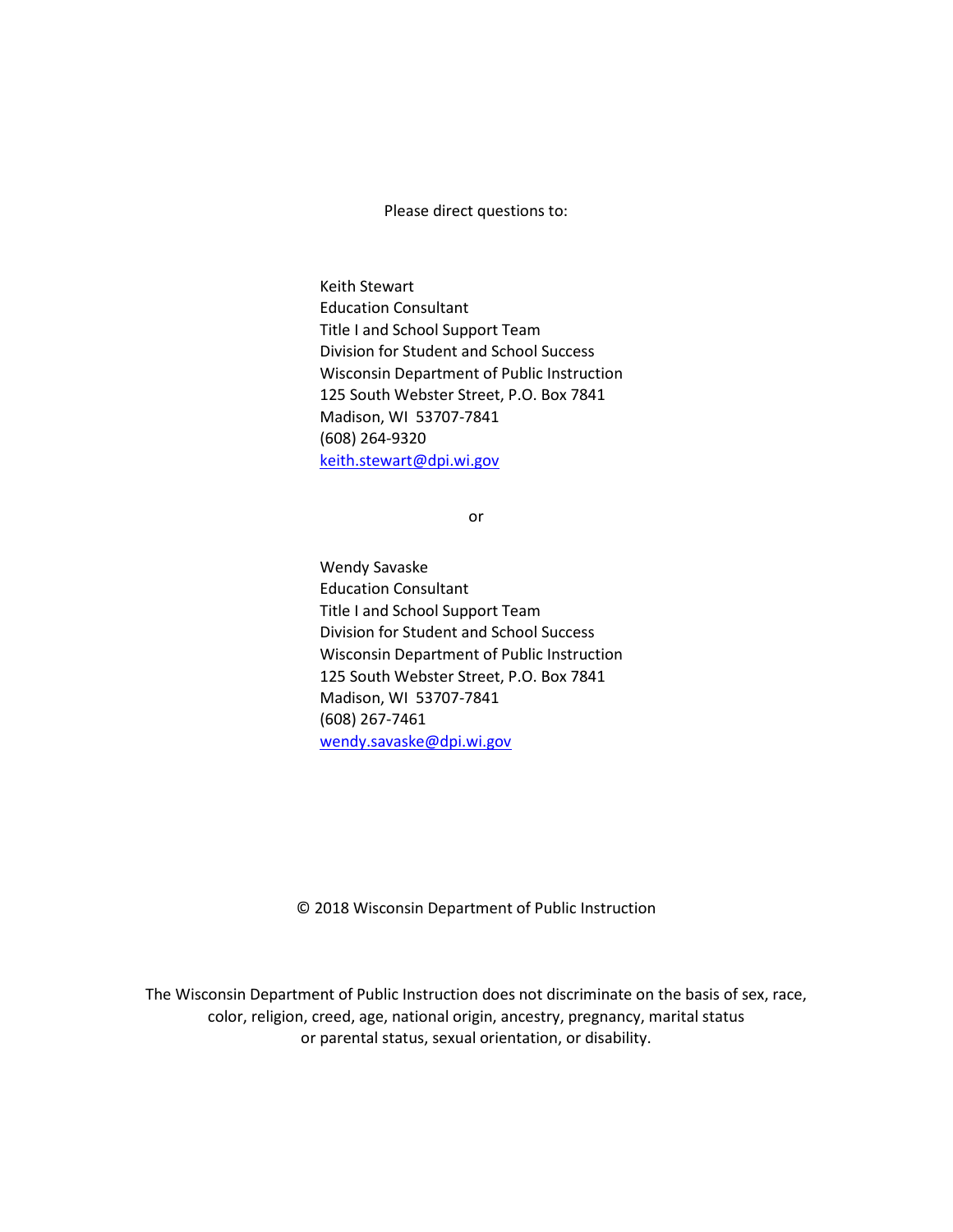## **Table of Contents**

| Ш.   |  |  |  |  |  |
|------|--|--|--|--|--|
| Ш.   |  |  |  |  |  |
| IV.  |  |  |  |  |  |
|      |  |  |  |  |  |
|      |  |  |  |  |  |
|      |  |  |  |  |  |
| V.   |  |  |  |  |  |
|      |  |  |  |  |  |
|      |  |  |  |  |  |
|      |  |  |  |  |  |
| VI.  |  |  |  |  |  |
| VII. |  |  |  |  |  |
|      |  |  |  |  |  |
|      |  |  |  |  |  |
|      |  |  |  |  |  |
|      |  |  |  |  |  |
|      |  |  |  |  |  |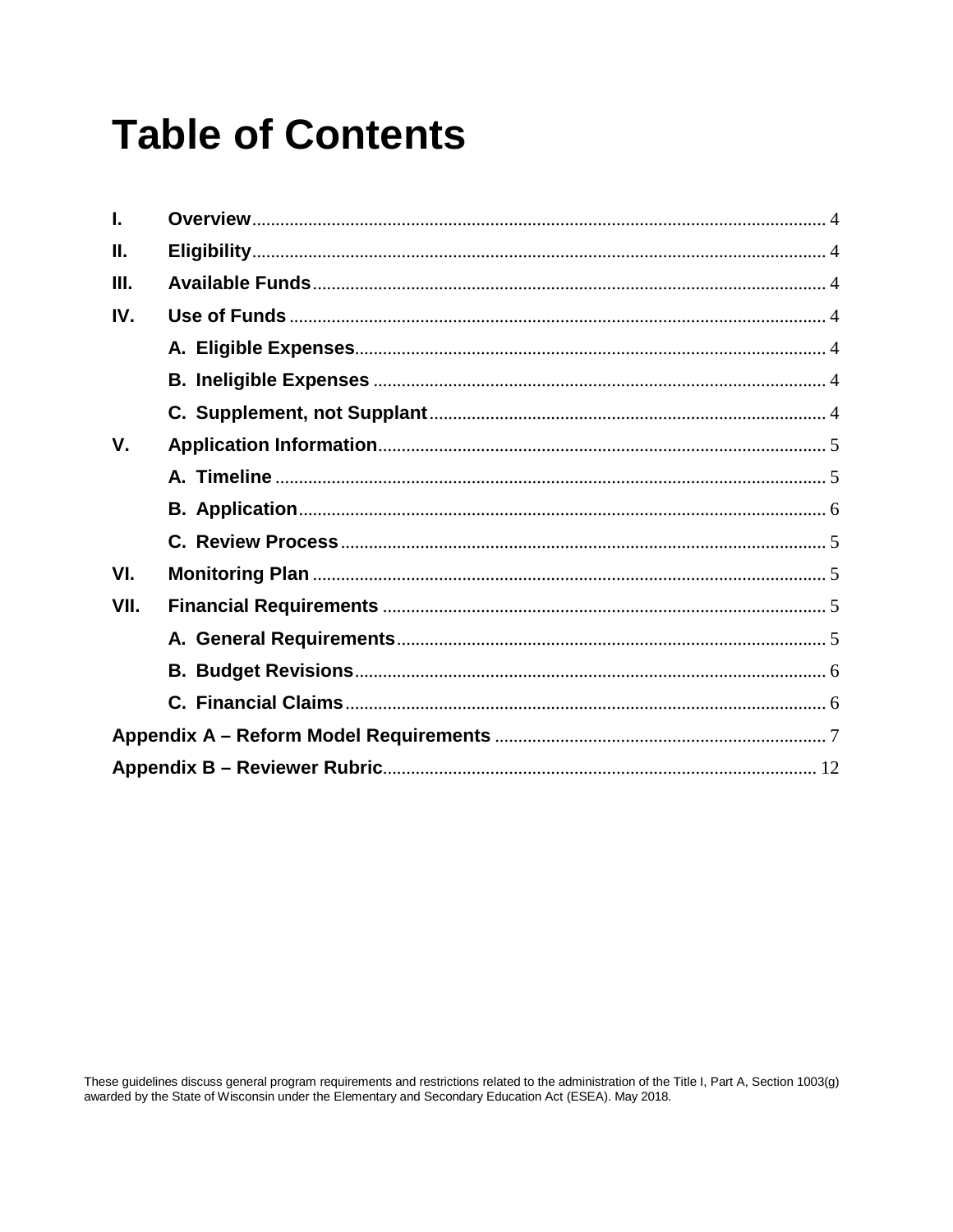#### **I. Overview**

The purpose of 1003(g) School Improvement Grants, authorized by the Elementary and Secondary Education Act (ESEA) (20 U.S.C. 6303(g)), is to provide public school districts with additional funds and resources to assist with their school improvement efforts.

#### **II. Eligibility**

Eligible applicants are LEAs with Title I Priority Schools that received 1003(g) SIG grants in 2017-18 and have remaining funds from that award. The identification of Priority Schools was required by Wisconsin's approved ESEA Flexibility Waiver. Priority Schools are the five percent of Title I schools demonstrating the lowest combined performance in reading and mathematics.

### **III. Available Funds**

LEAs eligible to use unobligated 2017-18 School Improvement Grant funds from July 1, 2018 through June 30, 2019 must submit an application to request a no-cost extension.

### **IV. Use of Funds**

LEAs may use these funds to sustain full implementation of their existing reform model. This is the Transformation Model in every eligible school.

- *Transformation Model*
	- o Replace the principal, who then has operational flexibility;
	- o Use rigorous, transparent, and equitable evaluation systems;
	- o Identify and reward effective staff and remove ineffective staff;
	- $\circ$  Provide staff professional development and implement new methods to recruit, place, and retain staff;
	- o Use student data to inform and differentiate instruction;
	- $\circ$  Implement an instructional program that is research-based, vertically aligned from one grade to the next, and aligned with state academic standards;
	- o Establish schedules and implement strategies that provide increased learning time;
	- o Provide ongoing mechanisms for family and community engagement; and
	- o Ensure the school receives ongoing, intensive technical assistance and related support from the Local Educational Agency (LEA), the State Educational Agency (SEA), or a designated external lead partner organization.

### **A. Eligible Expenses**

LEAs may use funds for salaries, fringe benefits, instructional materials, professional development, purchased services, or other expenses for school improvement reform efforts that are based on a school needs assessment. The budgeted activities will reflect effective use of resources, support, and technical assistance that help achieve the school goals.

### **B. Ineligible Expenses**

Districts may not purchase non-educational incentives with these funds or support activities that do not relate to school improvement.

### **C. Supplement, not Supplant**

Funds must be used to supplement, not supplant efforts funded by local dollars.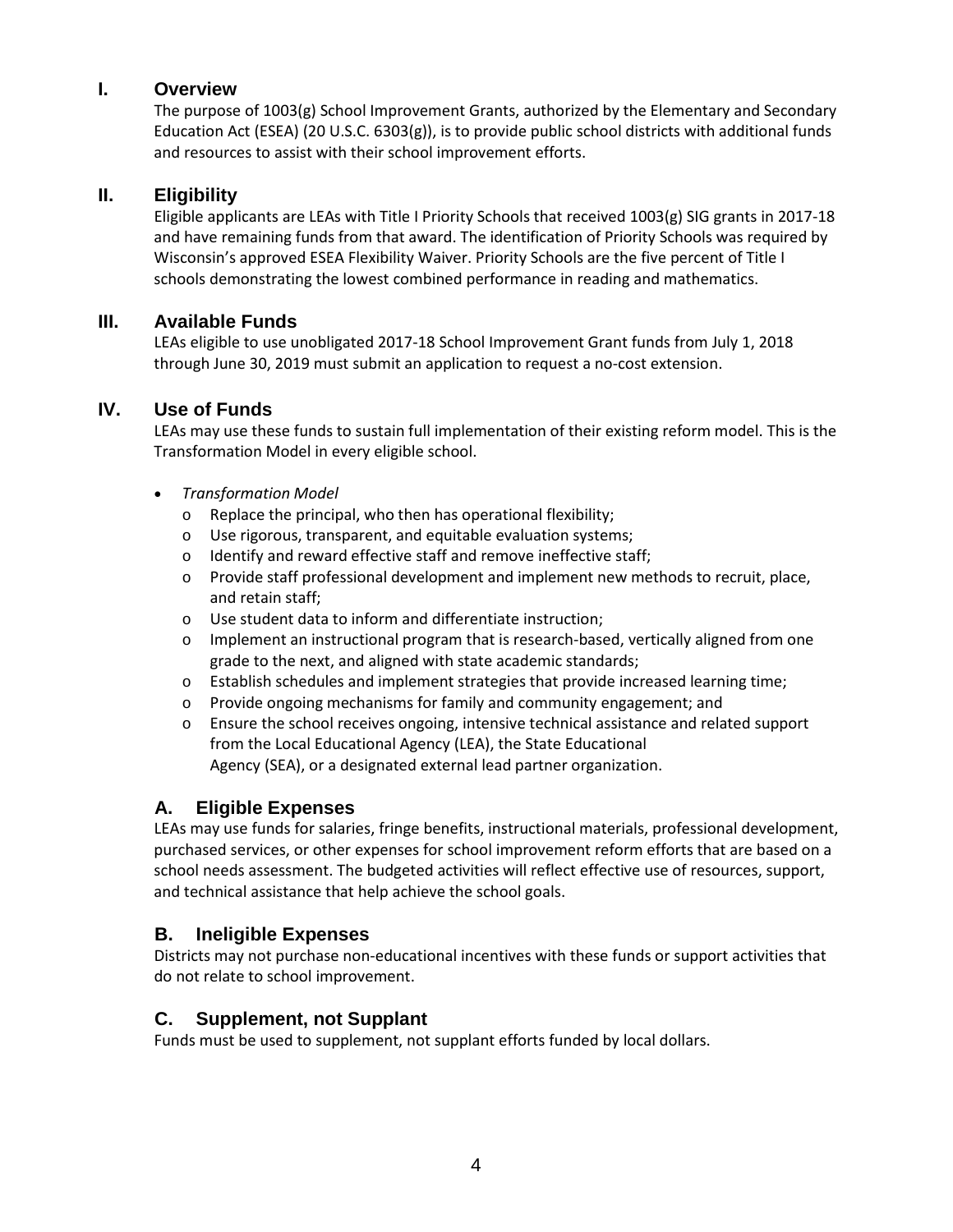## **V. Application Information**

**A. Timeline**

| July 31, 2018      | No-Cost Extension applications must be received by DPI.        |
|--------------------|----------------------------------------------------------------|
| October 2018       | Carryover finalized and approved by DPI.                       |
| May 31, 2019       | All budget modification requests received and approved by DPI. |
| June 30, 2019      | All funds encumbered.                                          |
| September 30, 2019 | Final claims due.                                              |

## **B. Application**

The application includes a continued and updated Implementation Plan in Indistar or other DPIapproved online tool and completion of form PI-9580-SSIF-PS-Cont. The form PI-9580-SSIF-PS-Cont includes the following sections: assurance and debarment forms; schools to be served; school plan; Area of School Improvement (ASI); budget detail; and budget summary.

Instructions for each section are included in the application. Applicants should also use the reviewer rubric (Appendix B) as a guiding document when writing the application.

Districts shall contact their business manager for assistance with the budget portion of the application. The budget detail and summary sections require districts to specify how the grant expenses are allocated by budget category (i.e., salary, fringe, non-capital objects, etc.). The budget must align with the activities listed in the grant activities and plan as represented in Indistar or other DPI-approved online tool. The budget shall only contain expenses for the 2018-19 grant year.

The 1003(a) School Improvement Grant Carryover application is due July 31, 2018. The 1003(a) School Improvement Grant Carryover form and guidance may be accessed online at [http://dpi.wi.gov/statewide-system-of-support/school-improvement-grants-1003g/forms.](http://dpi.wi.gov/statewide-system-of-support/school-improvement-grants-1003g/forms)

## **C. Review Process**

A team of DPI staff will review each grant continuation application (information submitted in Indistar and form PI-9550-SSIF-PS-Cont). The team will use the rubric provided in Appendix B. If any section of the application is found insufficient, DPI will provide feedback, and will allow applicants an opportunity to revise the application.

## **VI. Monitoring Plan**

DPI will continue to monitor grant recipients on a continual basis. Monitoring will include reviewing data, reviewing the school improvement plan in an online tool, such as Indistar, and onsite visits, focused on the ASI.

## **VII. Financial Requirements**

### **A. General Requirements**

DPI encourages LEAs to contact their business manager for assistance with the budget portion of the application. LEAs shall adhere to the guidelines set by the Wisconsin Uniform Financial Accounting [Requirements \(WUFAR\).](http://dpi.wi.gov/sfs/finances/wufar/overview)

LEAs shall also follow the guidelines set forth in the [Federal Uniform Grant Guidance.](http://dpi.wi.gov/wisegrants/uniform-grant-guidance) The Uniform Grant Guidance provides a reference to the fiscal requirements and procedures necessary for responsible financial management of DPI administered grant programs.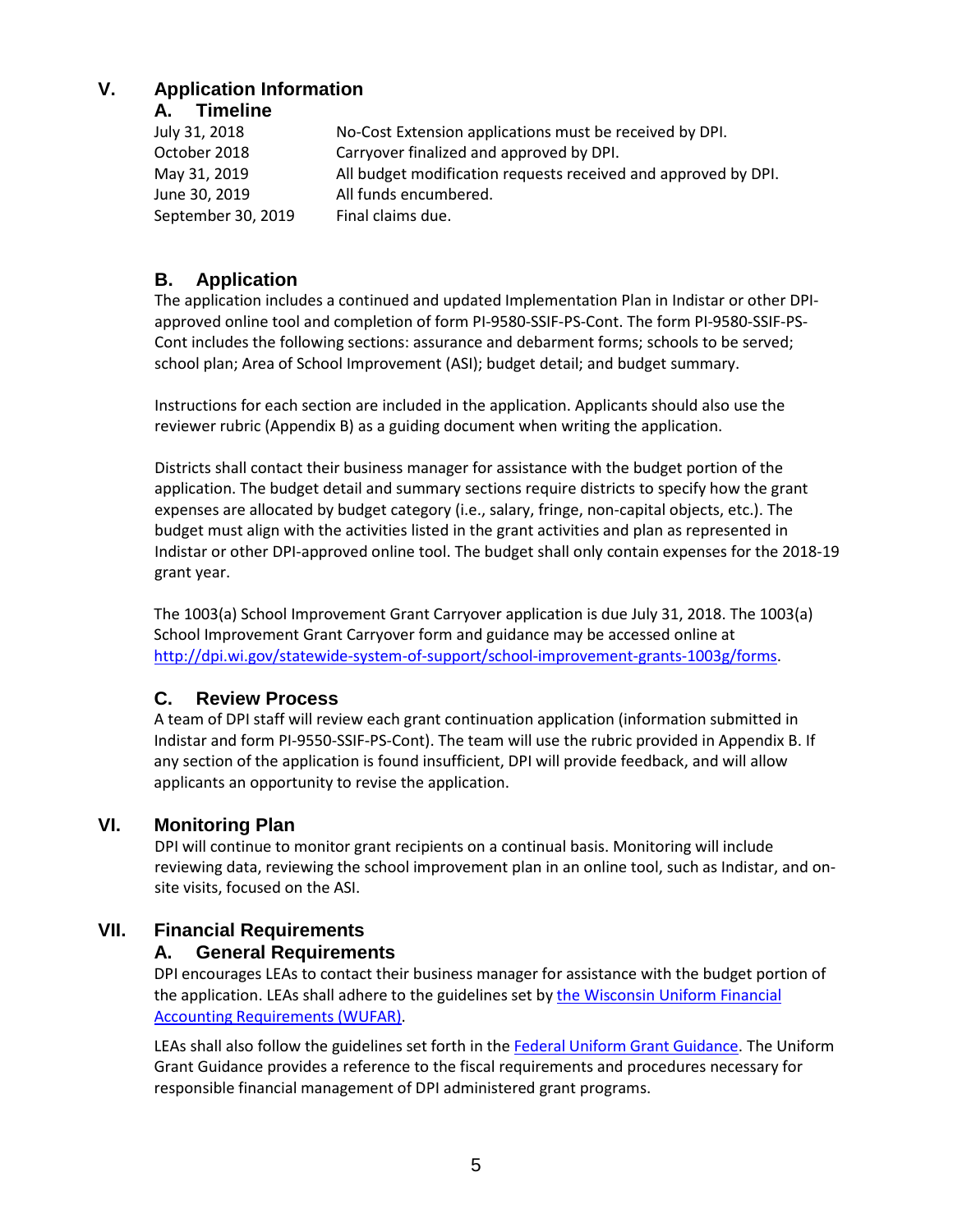## **B. Budget Revisions**

Requests for budget revisions are required when significant changes need to be made to the original approved budget. An increase or decrease of 10 percent or more in any budget summary line requires approval by DPI.

#### **The LEA shall not expend funds until DPI approves the budget revision.**

To request a budget revision, grant recipients shall submit the budget detail and budget summary from the approved application reflecting the proposed modification along with a narrative explaining the reasoning for the modification. Submit budget modifications to DPI's grants specialist, Brielle Harwick, at [brielle.harwick@dpi.wi.gov.](mailto:brielle.harwick@dpi.wi.gov) DPI will notify recipients of the approval or denial in writing.

All budget modification requests must be received and approved by DPI before May 31, 2019.

### **C. Financial Claims**

The DPI recommends recipients submit program fiscal reports (PI-1086) at least quarterly during the grant period. A final program fiscal report is due September 30, 2019. Direct all questions regarding financial claims to DPI's senior accountant, Ryan Egan, at (608) 266-1723 or [ryan.egan@dpi.wi.gov.](mailto:ryan.egan@dpi.wi.gov)

Districts must complete the grant activities and encumber expenses by June 30, 2019.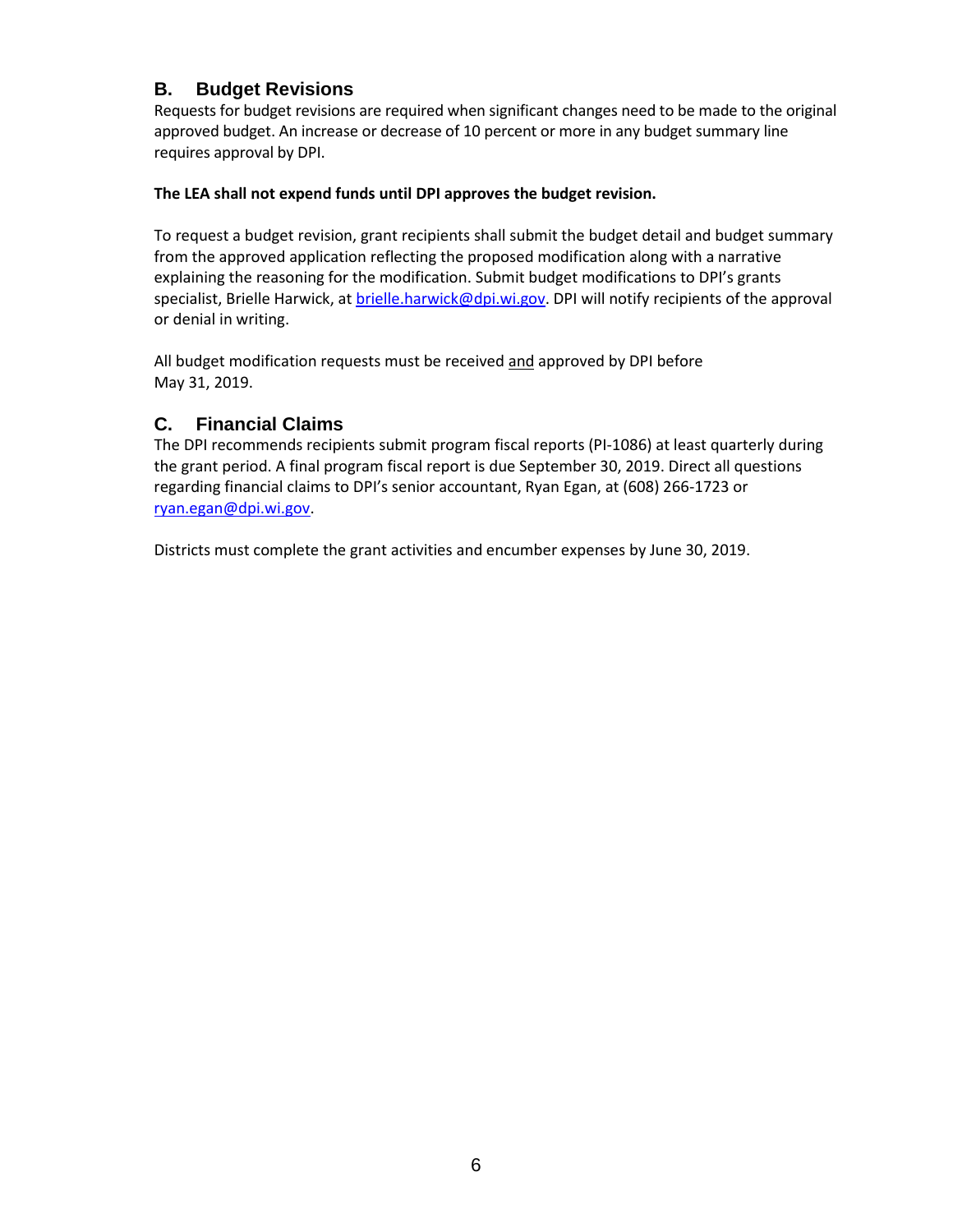## **Appendix A – Reform Model Requirements**

## **Transformation Model**

### **Required Activities:**

- 1. Replace the principal who led the school prior to commencement of the transformation model.
	- a. Principals hired within the last two years as part of a transformation effort are exempt.
- 2. Use rigorous, transparent, and equitable evaluation systems for teachers and principals that:
	- a. Take into account data on student growth as a significant factor as well as other factors such as multiple observation-based assessments of performance and ongoing collections of professional practice reflective of student achievement and increased high school graduations rates; and
	- b. Are designed and developed with teacher and principal involvement.
- 3. Identify and reward school leaders, teachers, and other staff who, in implementing this model, have increased student achievement and high school graduation rates and identify and remove those who, after ample opportunities have been provided for them to improve their professional practice, have not done so.
- 4. Provide staff ongoing, high-quality, job-embedded professional development (e.g., regarding subject specific pedagogy, instruction that reflects a deeper understanding of the community served by the school, or differentiated instruction) that is aligned with the school's comprehensive instructional program and designed with school staff to ensure they are equipped to facilitate effective teaching and learning and have the capacity to successfully implement school reform strategies.
- 5. Implement such strategies as financial incentives, increased opportunities for promotion and career growth, and more flexible work conditions that are designed to recruit, place, and retain staff with the skills necessary to meet the needs of the students in a transformation school.
- 6. Use data to identify and implement an instructional program that is research-based and vertically aligned from one grade to the next as well as aligned with State academic standards.
- 7. Promote the continuous use of student data (such as from formative, interim, and summative assessments) to inform and differentiate instruction in order to meet the academic needs of individual students.
- 8. Establish schedules and strategies that provide increased learning time.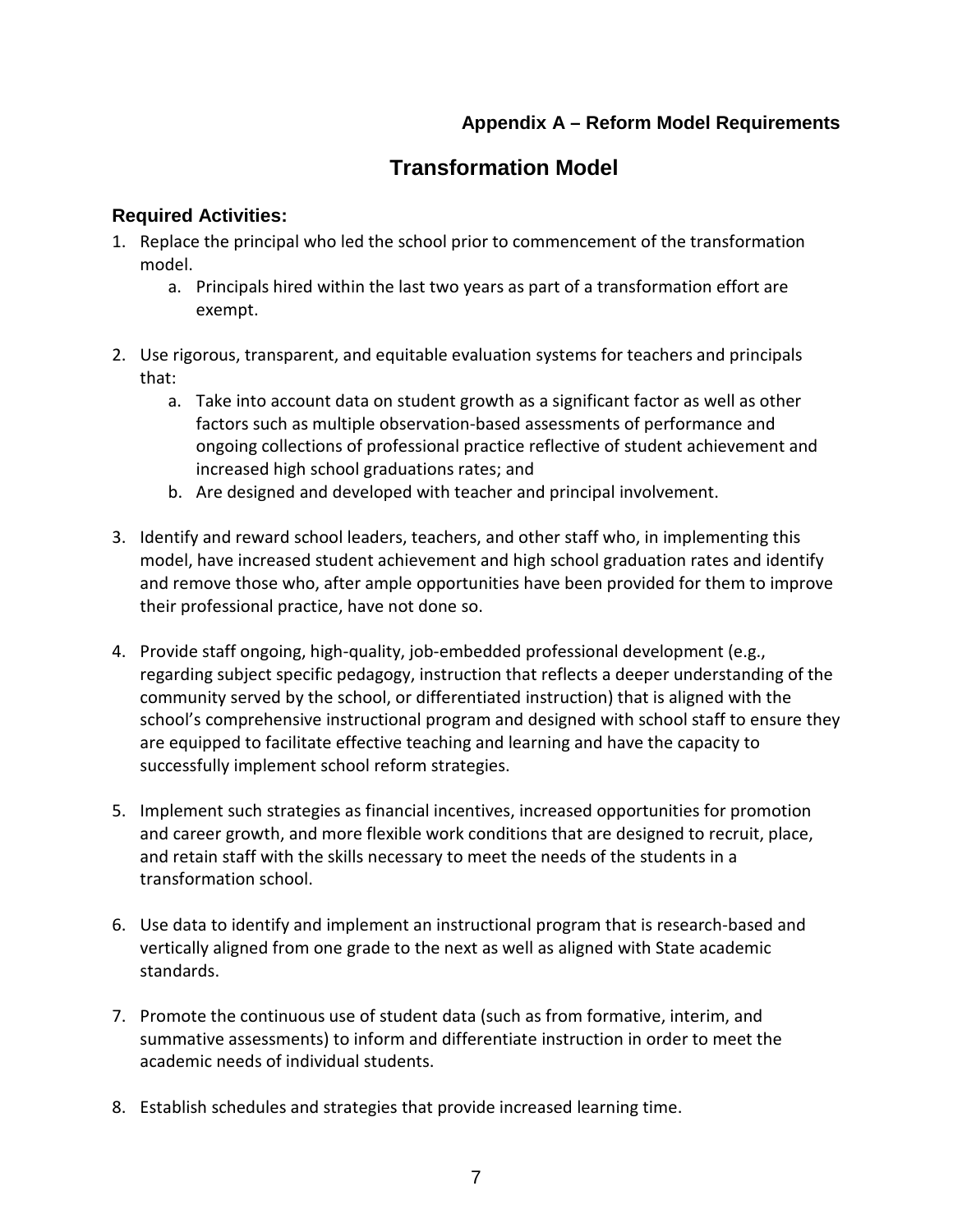- 9. Provide ongoing mechanisms for family and community engagement.
- 10. Give the school sufficient operational flexibility (such as staffing, calendars/time, and budgeting) to implement fully a comprehensive approach to substantially improve student achievement outcomes and increase high school graduation rates.
- 11. Ensure that the school receives ongoing, intensive technical assistance and related support from the LEA, the SEA, or a designated external lead partner organization (such as a school turnaround organization or an EMO).

#### **Permissible Activities:**

- 1. Provide additional compensation to attract and retain staff with the skills necessary to meet the needs of the students in a transformation school.
- 2. Institute a system for measuring changes in instructional practices resulting from professional development.
- 3. Ensure that the school is not required to accept a teacher without the mutual consent of the teacher and principal, regardless of the teacher's seniority.
- 4. Conduct periodic reviews of the curriculum to ensure that it is being implemented with fidelity.
- 5. Implement a schoolwide "response-to-intervention" model.
- 6. Provide additional supports and professional development to implement effective strategies to support students with disabilities in the least restrictive environment and ensure Limited English Proficient students acquire language skills to master academic content.
- 7. Use and integrate technology-based supports and interventions as part of the instructional program.
- 8. In secondary schools, increase rigor by offering opportunities for students to enroll in advanced coursework.
- 9. Improve student transition from middle to high school through summer transition programs or freshman academies.
- 10. Increase graduation rates through, for example, credit-recovery programs, re-engagement strategies, smaller learning communities, performance-based assessments, and acceleration of basic reading and mathematics skills.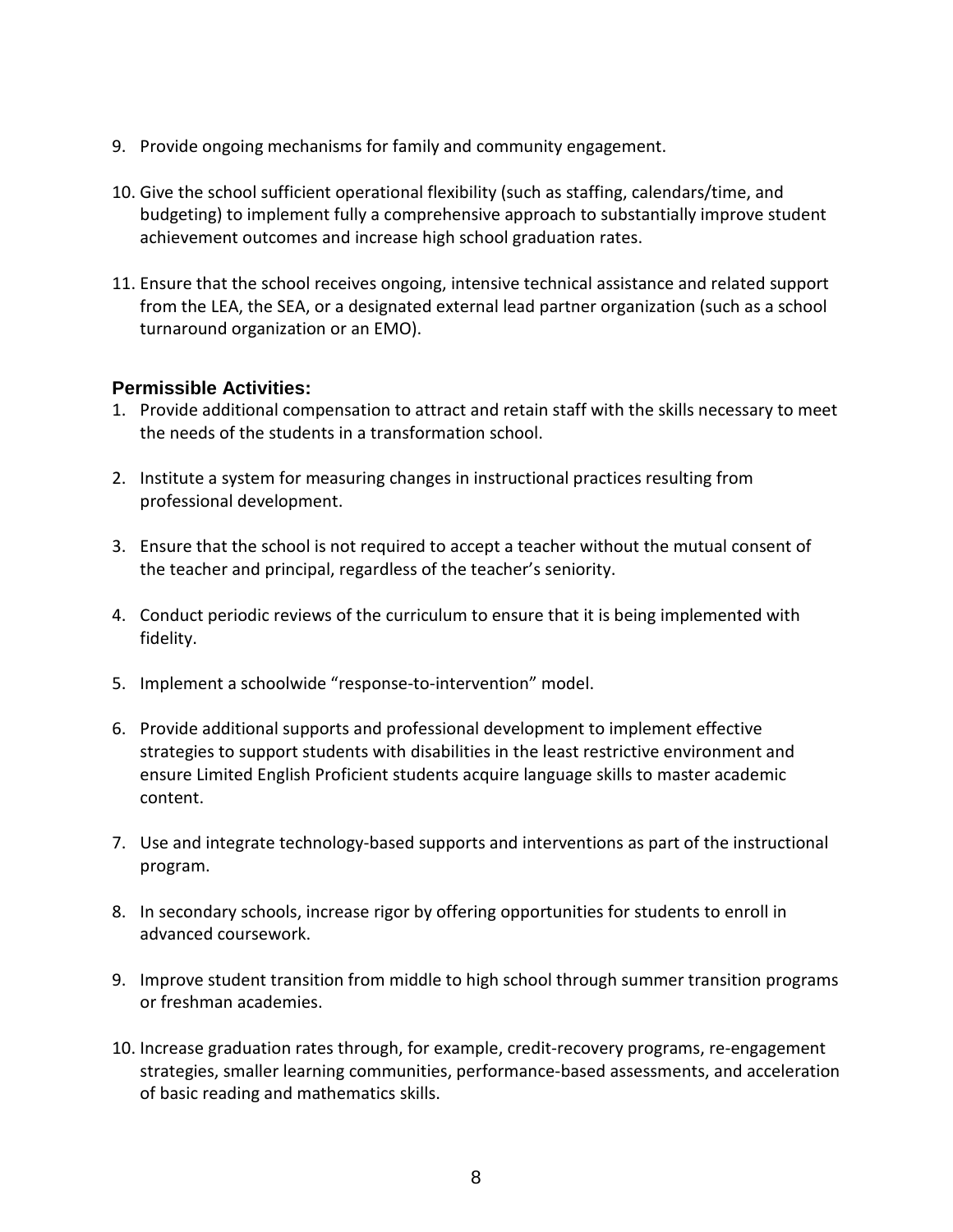- 11. Establish early-warning systems to identify students who may be at risk of failing to achieve high standards or graduate.
- 12. Partner with parents, parent organizations, and community-based organizations to create safe school environments that meet students' social, emotional, and health needs.
- 13. Extend or restructure the school day to add time for such strategies as advisory periods that build relationships between students, faculty, and other school staff.
- 14. Implement approaches to improve school climate and discipline, such as implementing a system of positive behavioral supports or taking steps to eliminate bullying and student harassment.
- 15. Allow the school to be run under a new governance arrangement, such as a turnaround division within the LEA or SEA.
- 16. Implement a per-pupil school-based budget formula that is weighted based on student needs.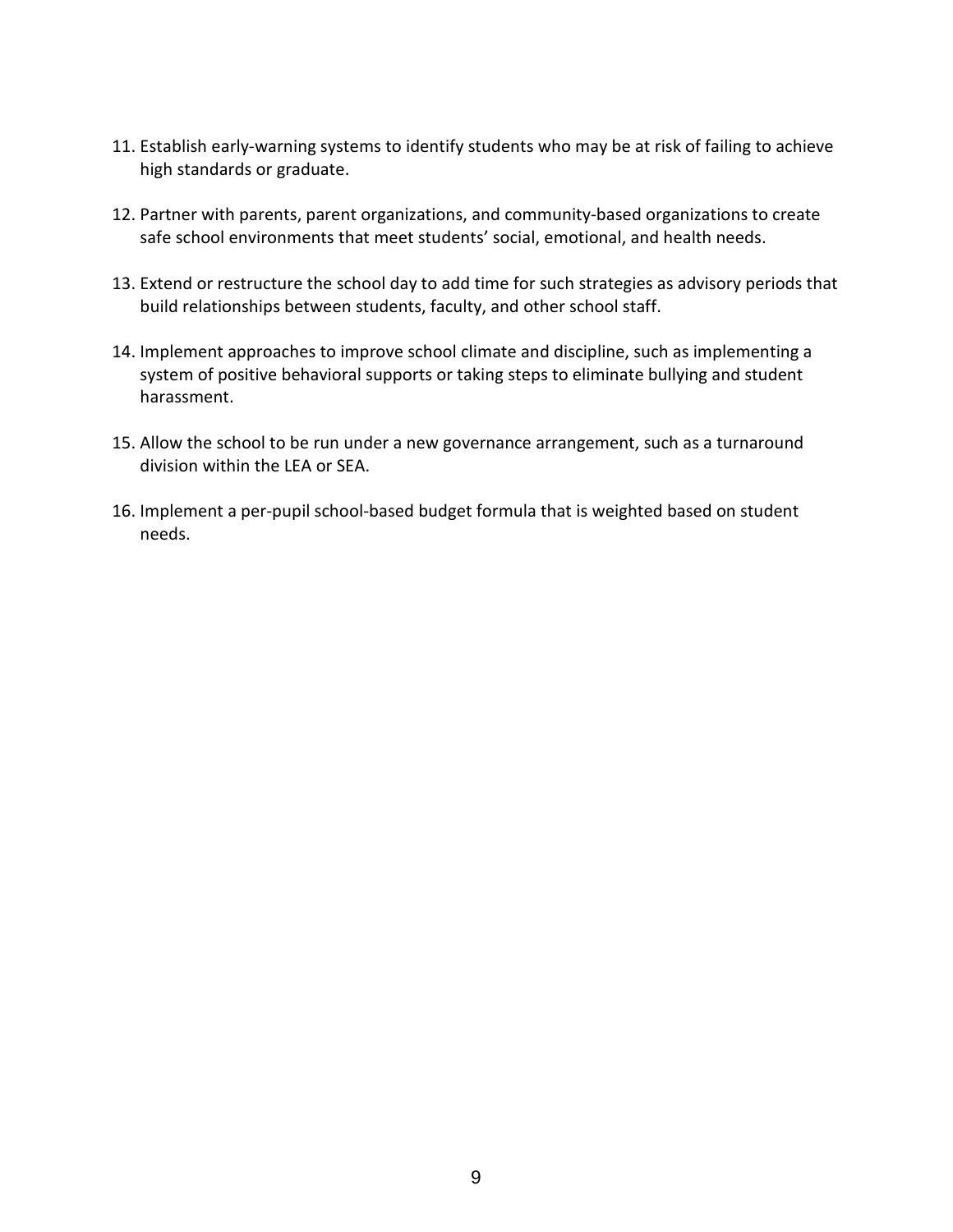| Title I, 1003(g) Cohort III School Improvement No Cost Extension Review Rubric |                                                                                                                                                                                                                                                                                                                              |                                                               |                                                                                                                                                                                                                                                                                                                                                                                                                                                                                                                                                                                                                                                                                                                                                                                                        |  |                                               |                                                                                                                        |  |
|--------------------------------------------------------------------------------|------------------------------------------------------------------------------------------------------------------------------------------------------------------------------------------------------------------------------------------------------------------------------------------------------------------------------|---------------------------------------------------------------|--------------------------------------------------------------------------------------------------------------------------------------------------------------------------------------------------------------------------------------------------------------------------------------------------------------------------------------------------------------------------------------------------------------------------------------------------------------------------------------------------------------------------------------------------------------------------------------------------------------------------------------------------------------------------------------------------------------------------------------------------------------------------------------------------------|--|-----------------------------------------------|------------------------------------------------------------------------------------------------------------------------|--|
| <b>School Name:</b>                                                            |                                                                                                                                                                                                                                                                                                                              |                                                               | <b>Review Date:</b>                                                                                                                                                                                                                                                                                                                                                                                                                                                                                                                                                                                                                                                                                                                                                                                    |  |                                               |                                                                                                                        |  |
| <b>Reform Model:</b>                                                           |                                                                                                                                                                                                                                                                                                                              |                                                               | <b>Reviewer:</b>                                                                                                                                                                                                                                                                                                                                                                                                                                                                                                                                                                                                                                                                                                                                                                                       |  |                                               |                                                                                                                        |  |
|                                                                                | <b>Application Component</b>                                                                                                                                                                                                                                                                                                 |                                                               | <b>Expectations</b>                                                                                                                                                                                                                                                                                                                                                                                                                                                                                                                                                                                                                                                                                                                                                                                    |  | <b>Revisions</b><br><b>Needed</b><br>(Yes/No) | <b>Comments and recommendations for</b><br>technical assistance or coaching and<br>improvement for 2018-19 school year |  |
| 1.<br>2.                                                                       | Goals in reading and math are<br>established over a trajectory<br>beginning in 2013-14 and ending<br>2018-19. Progress for each year is<br>documented.<br>The school has designated an Area of<br>School Improvement (ASI), which will<br>be the focus of school improvement<br>and of DPI monitoring visits in 2018-<br>19. | $\bullet$<br>$\bullet$<br>$\bullet$<br>$\bullet$<br>$\bullet$ | Reading and math goals are related to state<br>assessments and are completed for each year.<br>The other school goal is related to academics or<br>climate and completed for at least 2018-19.<br>End of year progress statements are completed<br>for each goal every year.<br>If the ASI has changed from the previous year,<br>the school has provided a rationale for the<br>change including discussion dates, who was<br>present to provide input and ongoing plans to<br>continue to get feedback from a variety of staff.<br>The rationale for selecting the ASI is related to<br>data and/or the needs assessment.<br>Professional development plans associated<br>with the ASI are included.<br>The plan describes the expected impact the<br>selected ASI will have on student achievement. |  |                                               |                                                                                                                        |  |
|                                                                                | 3. The plan addresses how the LEA will<br>align resources with school<br>improvement model requirements,<br>modify practices or policies to enable<br>schools to implement the school<br>improvement model fully and                                                                                                         | $\bullet$<br>$\bullet$                                        | The plan addresses the LEAs plan to align<br>resources with the school improvement model<br>requirements.<br>The plan includes tasks describing the LEA's<br>role in providing differentiated support to fully                                                                                                                                                                                                                                                                                                                                                                                                                                                                                                                                                                                         |  |                                               |                                                                                                                        |  |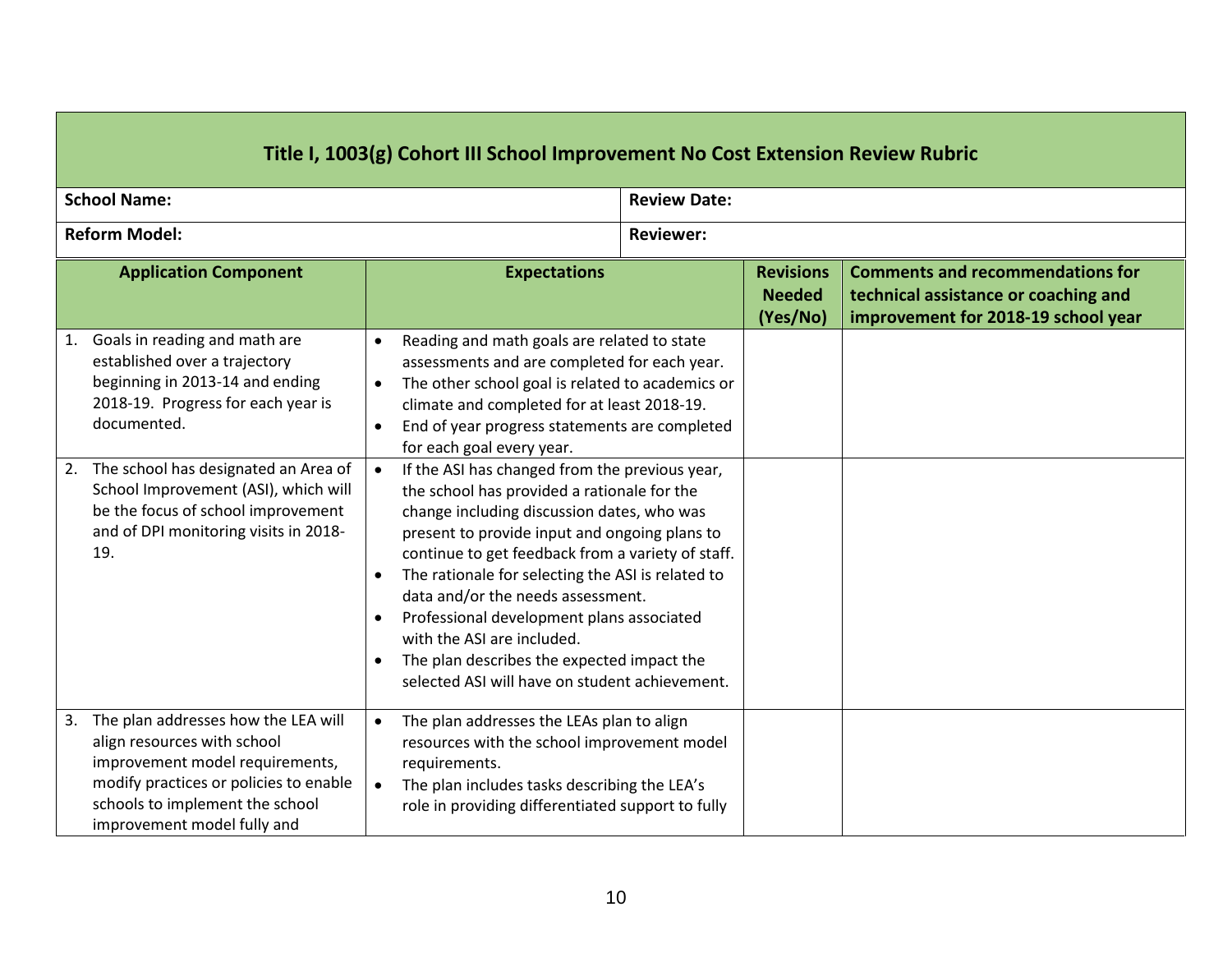|    | effectively, and sustain practices<br>contributing to student and school<br>success.                                                                                                                                                                                              | $\bullet$                           | and effectively enable school improvement<br>efforts.<br>The plan describes how the LEA and school will<br>continue to implement school improvement<br>efforts after funding ends.                                                                                                                                                                                    |  |
|----|-----------------------------------------------------------------------------------------------------------------------------------------------------------------------------------------------------------------------------------------------------------------------------------|-------------------------------------|-----------------------------------------------------------------------------------------------------------------------------------------------------------------------------------------------------------------------------------------------------------------------------------------------------------------------------------------------------------------------|--|
| 4. | Objectives, action steps, and/or tasks<br>entered in an approved online tool,<br>such as Indistar or Tracker, and<br>requiring budget support are<br>identified both in the plan and in the<br>application budget documents, along<br>with the specific amount to be<br>budgeted. | $\bullet$<br>$\bullet$<br>$\bullet$ | Budgeted amount associated with activities and<br>tasks listed are specified and correspond with<br>the budget detail section of the application.<br>Budget items include activities supporting the<br>implementation of the ASI.<br>The plan describes how the budget will be<br>monitored in the 2018-19 school year.                                               |  |
| 5. | There is sufficient detail for the<br>reader to understand the essential<br>improvement strategies planned for<br>the upcoming school year.                                                                                                                                       | $\bullet$<br>$\bullet$<br>$\bullet$ | Completion dates in the school improvement<br>plan extend through the 2018-19 school year.<br>There are specific tasks with completion dates<br>throughout the school year that relate to a<br>year-long school improvement objective or<br>goal.<br>Considered together, tasks provide reasonable<br>detail for how the school will achieve goals and<br>objectives. |  |
| 6. | Leadership responsibility for<br>implementation of the school's plan<br>is well-defined.                                                                                                                                                                                          | $\bullet$<br>$\bullet$              | The individual responsible for oversight and<br>implementation of each task is designated.<br>Responsibility for implementation of action<br>steps and tasks are well-distributed among<br>individuals.                                                                                                                                                               |  |
| 7. | The plan includes a detailed<br>description of the professional<br>development planned for the 2018-<br>19 school year.                                                                                                                                                           | $\bullet$                           | The professional development plan includes<br>both district and school-based activities.<br>The professional development plan includes<br>strategies for monitoring implementation of<br>new learning and ensuring fidelity.                                                                                                                                          |  |